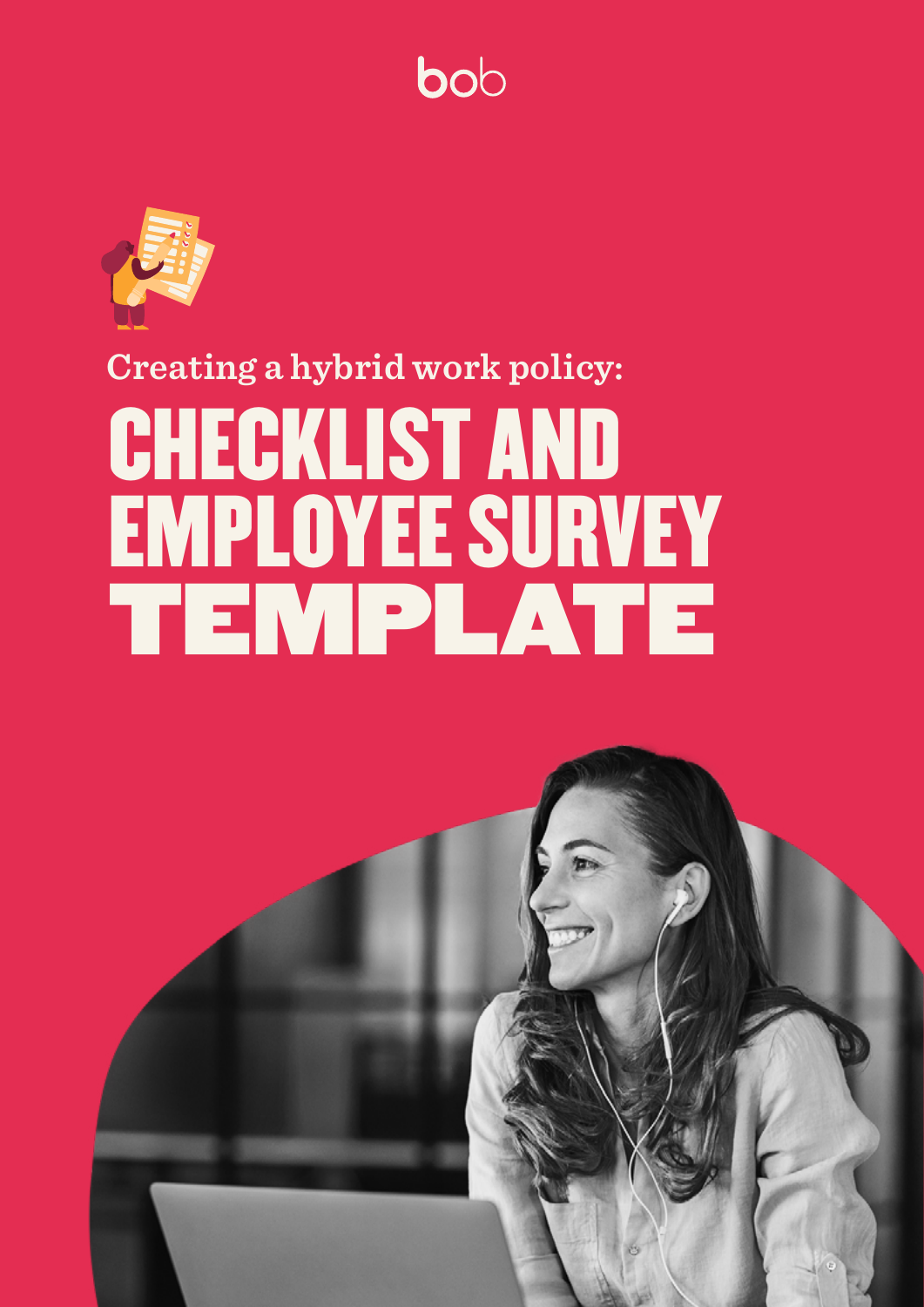During the course of the COVID-19 pandemic, hybrid work emerged as an effective means of maintaining both productivity and employee wellbeing. So it's no surprise that many companies now see the need to create a full hybrid work policyoften for the first time.

Based on the results of our survey 'The advantages of the hybrid work model', we've created a checklist and employee survey template to help you construct your own hybrid work policy so that you can meet your company's needs and look after your people's wellbeing. This HR checklist focuses on four key areas your policy may need to address:











The first two steps in the checklist relate specifically to individual roles in your organization, and the final two steps relate to company-wide policies and procedures.

Plus, we've included a survey template you can adapt and use to effectively understand the needs and preferences of your people.

### **first things First**

Before we get started, it might be helpful to decide which of these will apply to your hybrid work policy:

- 1. Your policy will be universal across your organization, with fixed days in-office or remote
- 2. Your policy will vary across your organization, with decisions made at the team level
- 3. Your policy will be flexible across teams, with decisions made between a manager & employee

The more granular your policy is, the more work will be required to implement it. However, our survey suggests that granular policies decided at the team or employee level may be the most effective at empowering people and boosting productivity.

First up, we need to look at how your policy can address specific jobs and their suitability for remote and/or hybrid work. Let's get started.

### **Step 1.** Assess jobs for hybrid work

The first step in building a hybrid work policy is to determine which roles are suitable for a hybrid working model. Each role should be evaluated individually to decide how much, if any, flexibility exists for remote or hybrid work.

Our survey shows that offering employees some degree of choice about their work location and schedule provides a clear boost to productivity and employee wellbeing. So, this policy checklist assumes you'll be undertaking a collaborative process with your teams, rather than creating a plan without their input.

Remember that if you implement company-wide policies —such as a commitment to a shift-work model—then that decision will impact your hybrid work policy too.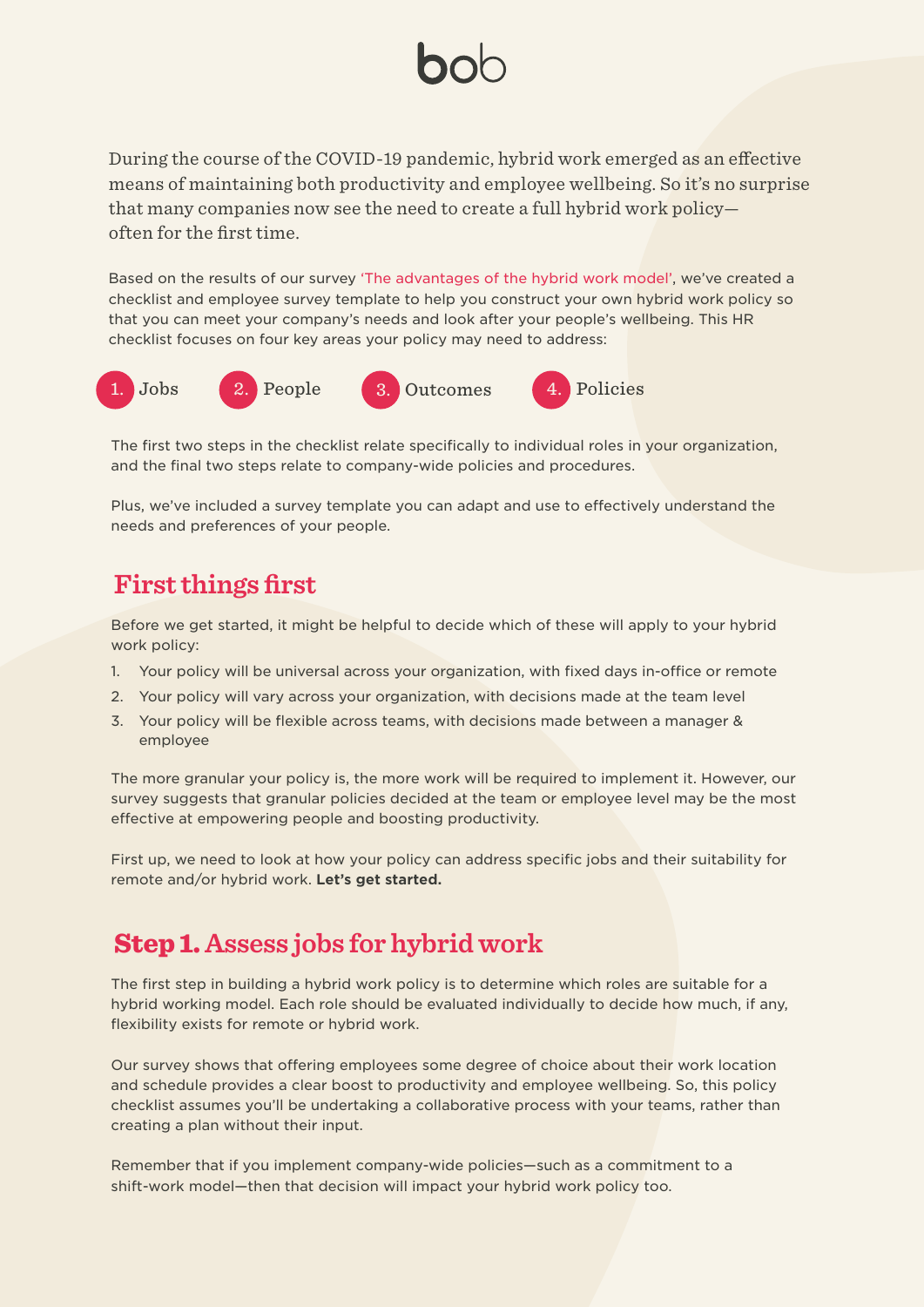To accurately analyze the roles in your organization and make decisions that contribute to your hybrid work policy, it can be useful to look at their requirements for equipment and connections to people. Here's a simple matrix that will help you to evaluate each role:

| All or most equipment<br>required is on-site                       | Work from office                                           | Work from office                                                              | Work from office                                                                  |
|--------------------------------------------------------------------|------------------------------------------------------------|-------------------------------------------------------------------------------|-----------------------------------------------------------------------------------|
| Some software and<br>hardware can be used<br>remotely, but not all | Hybrid work                                                | Hybrid work                                                                   | Work from office                                                                  |
| All software and<br>hardware can be easily<br>accessed remotely    | Work from home                                             | Hybrid work                                                                   | Work from office                                                                  |
|                                                                    | Connects with<br>co-workers mainly<br>to share information | Connects with<br>co-workers to<br>collaborate closely<br>on specific projects | Connects with<br>co-workers for<br>relationship<br>development or job<br>outcomes |

When you're evaluating each role for its suitability for hybrid work, make your way through the following checklist items:

- Send anyone currently in the role your employee hybrid work survey (check out our template for inspiration). Their feedback will help you account for every aspect of their job.
	- Determine how much use of on-site equipment the job requires. Add details such as specific software packages that cannot be accessed remotely and on-site hardware they need to operate.
	- Evaluate the role's normal interactions with co-workers and customers. These might typically fall into three categories:
		- Some roles connect to other people primarily for sharing information
			- For example, a company's bookkeeper, as most of their connection to others revolves around sending and receiving the correct information.
			- Roles like these may be more suitable for remote and hybrid work.
		- Other roles connect to people to collaborate on a shared project or outcome, but the outcome is not the relationship itself.
			- For example, a software development team, because while they collaborate closely, the outcome is the software they develop.
			- Roles like these may benefit from hybrid work that fosters connection but also allows independent work.
		- . There are roles where the connection with people is the outcome.
			- $\rightarrow$  For example, an account manager carrying out product demonstrations must ideally see their clients in person to be most effective.
			- Roles like these are probably not suitable for hybrid work and may require a 'work from office' provision.
- $\Box$  Plot the outcome of your evaluation on the matrix above. This result should quickly show you how much flexibility there is for remote and hybrid work.
- Compare your results with the feedback you receive from employees and adjust your evaluation where appropriate.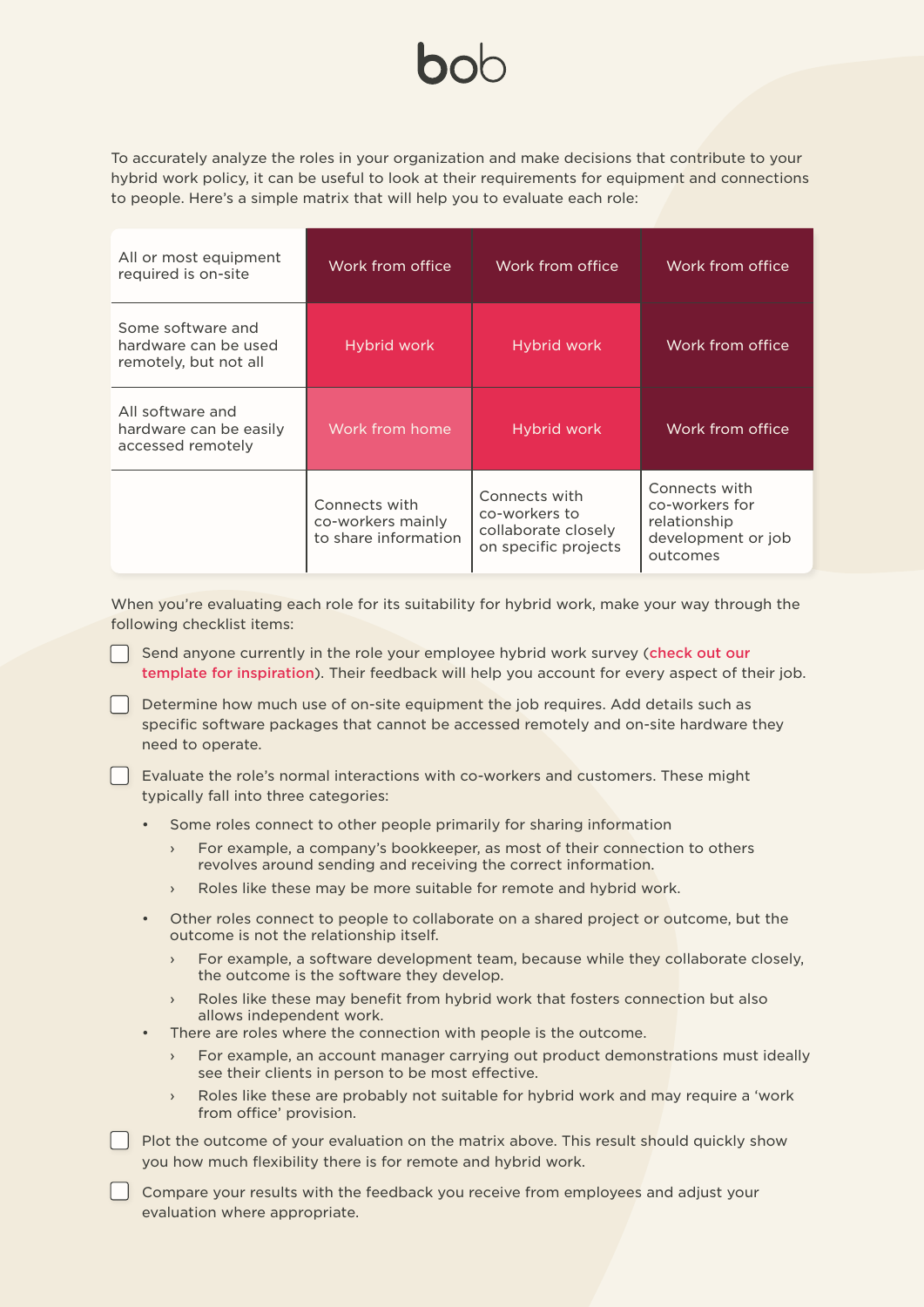### **Step 2.** Support people through hybrid work arrangements

Providing hybrid working arrangements isn't only about saving money or adjusting to the pandemic. It's also about productivity and employee wellbeing.

For example, our survey revealed two key things about hybrid work:



When it comes to wellbeing, individual choice produces the best results. The only arrangements that we found to produce a positive impact on employee wellbeing were when they could either work remotely at will or in the split week model.

So it's important to provide sufficient support as you implement a hybrid work policy. Here are some of the key checklist items to follow:

Survey your employees to discover their needs and feelings about working from home (you can get started with our template below).

Collate the results to look for company-wide trends that could inform your hybrid work policy.

Consider ongoing surveys as a way to look after your employees' wellbeing and help them achieve successful outcomes-so you can adjust your policy where necessary.

### **Step 3.** Decide which outcomes you will measure in your **policy work hybrid**

So far, we've focused on how hybrid working can contribute to the success of your company and the wellbeing of your employees. But without properly measuring the impact of your new policy, you can't be sure of protecting your people and maintaining productivity.

Here are the key steps to take:

Decide how you will track employee performance when they are working from home. For example: • Will they have a specific schedule to stick to?

- Will you use a virtual time clock for logging hours?
- Is overtime permitted automatically or allowed with manager permission?
- Will there be specific hours when employees must be online and can be scheduled for meetings?

Monitor your key performance indicators (KPIs) specific to each role, such as calls handled, projects delivered, or sales closed, to be sure teams are meeting their established goals.

**The and employee and the set of the set of the set of the set of the reviewing the reviewing for schedule clear schedule clear schedule for reviewing the data vou track with the employee and the** relevant managers.

Consider regular surveys as a way of gauging the success of your policy, such as a quarterly employee wellbeing survey.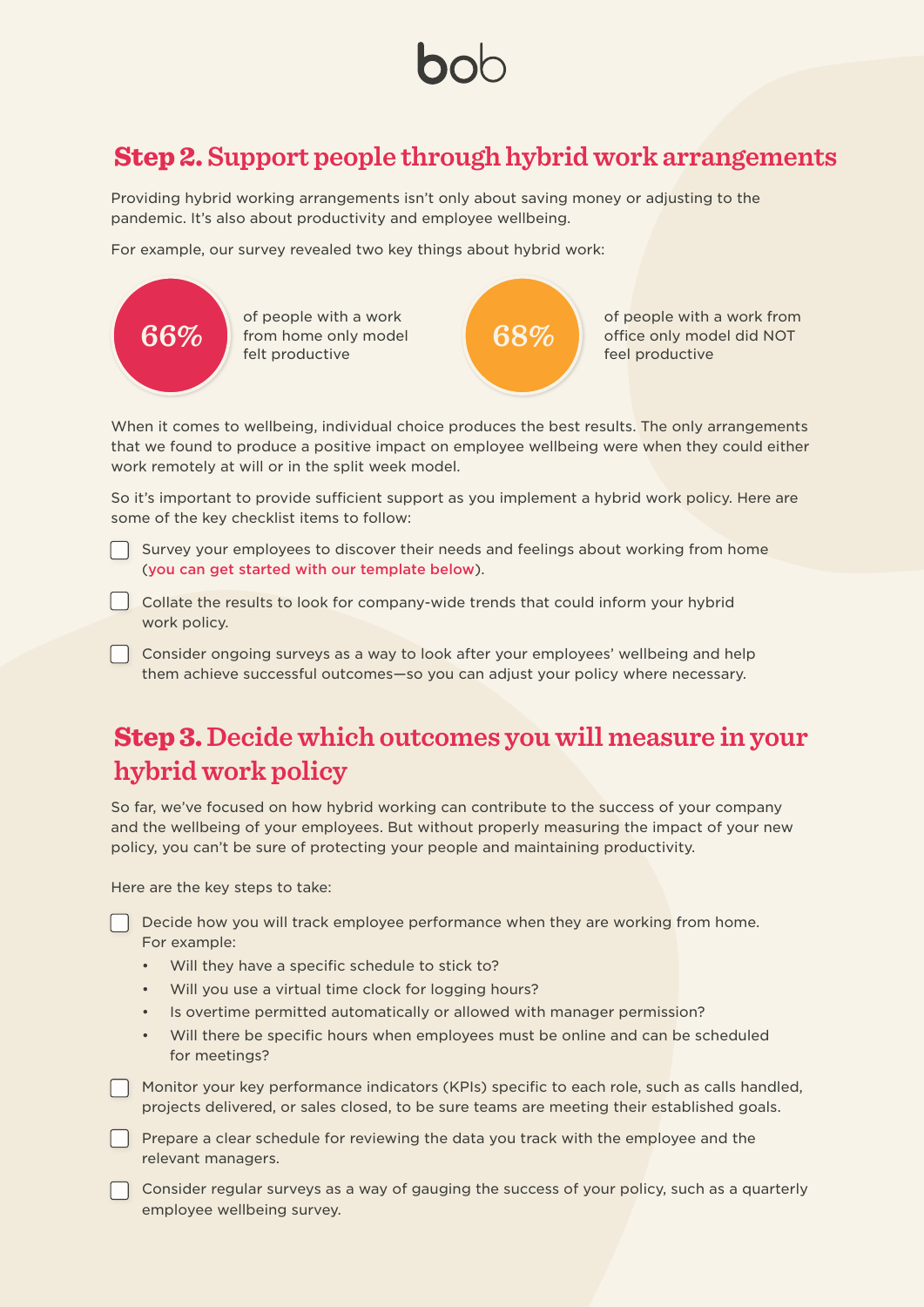### **Step 4.** Clarify your specific policies for hybrid work

Finally, it's time to think about additional policies you may wish to include that are specific to your organization.

Your hybrid work policy may for example need to include employee benefits, technology access, and cybersecurity. A number of these policies are best formed in close collaboration with team members, and you'll find specific questions in our employee survey template that will help you gather feedback relating to these areas.

Here are the main questions to work through to determine what to include in your hybrid work policy:

- Will the company provide video conferencing software and hardware?
- Will the company provide collaboration tools or communication software? If so, what are the expectations of employees' availability on these tools?
- $\begin{bmatrix} \cdot & \cdot \end{bmatrix}$  Will the company offer a stipend or reimbursement for equipment purchases for home offices?
- $\Box$  Will employees be required to use company-owned devices?
- Is there a company cybersecurity policy related to hybrid work?
- **Para here extra benefits or compensation offered to hybrid workers?**
- What is your time-tracking and overtime pay policy? Is it fit for hybrid work?

### Ask the right questions, and your hybrid work policy will fall into place

Hybrid work policies will of course vary from one company to another. And the decision to implement either a company-wide or employee-specific policy will also make a major difference to its shape.

However, these four areas-jobs, people, outcomes, and policies are likely to be present in most hybrid work policies. So it's important to carefully think through each step to make sure your policy is truly fit for purpose.

If you're planning your hybrid work policy based on collaboration, then an HR tool that promotes employee engagement is going to be a huge benefit. HiBob offers all the features you need to create a hybrid work policy, survey your employees, build individual onboarding workflows, and monitor employee feedback as you develop and implement your new policies.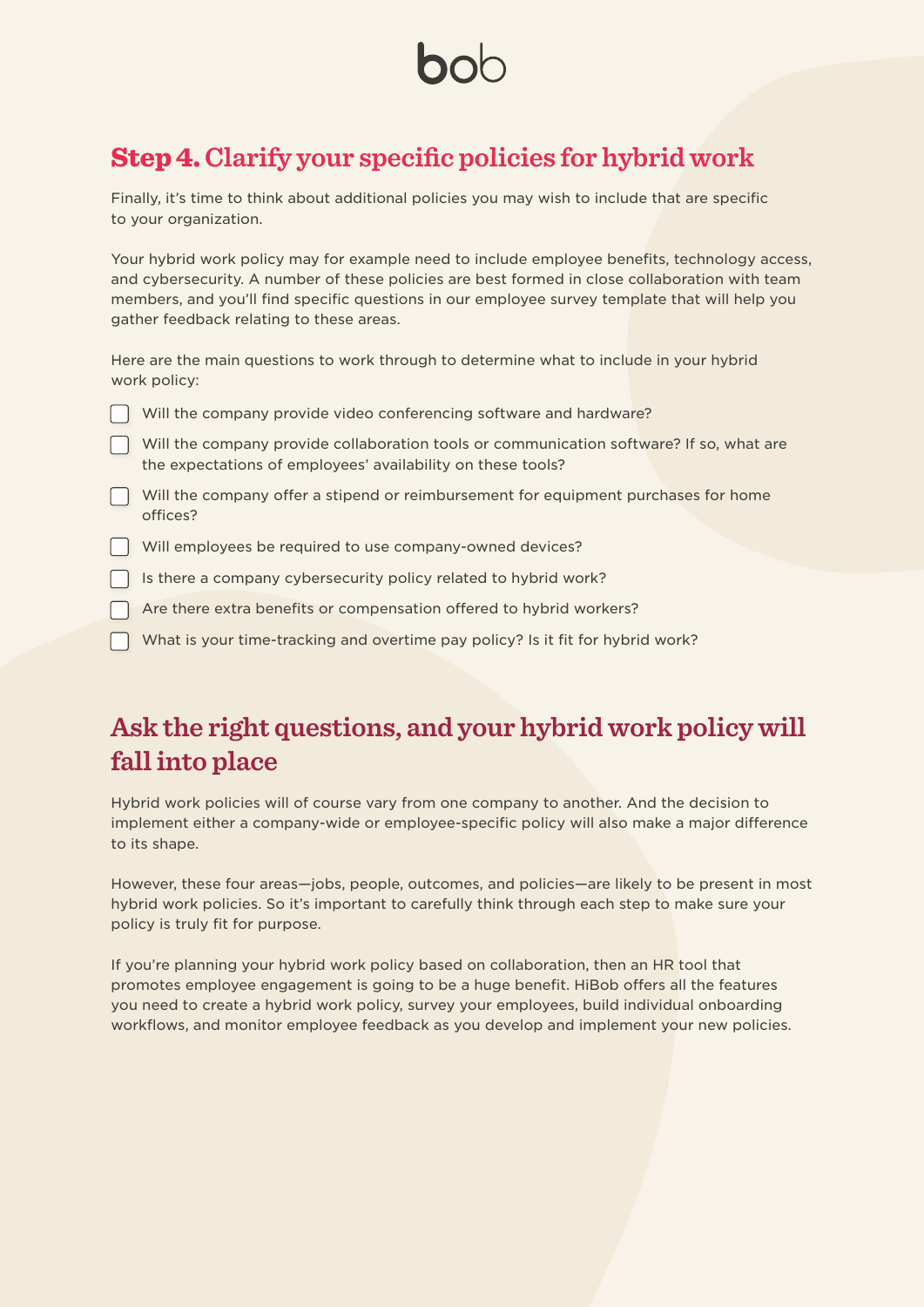# **b**ob

## **Employee hybrid work** preferences survey templates

These brief survey templates will help you gather feedback from your people, through a mixture of open-ended and closed questions.

In the first section of the survey, the questions focus on the role itself and their personal opinion. The answers can inform your hybrid work policy and highlight any specific needs or concerns your employees may be feeling.

In the second section, the questions focus on how employees can work remotely and whether they feel they have the tools to do so successfully.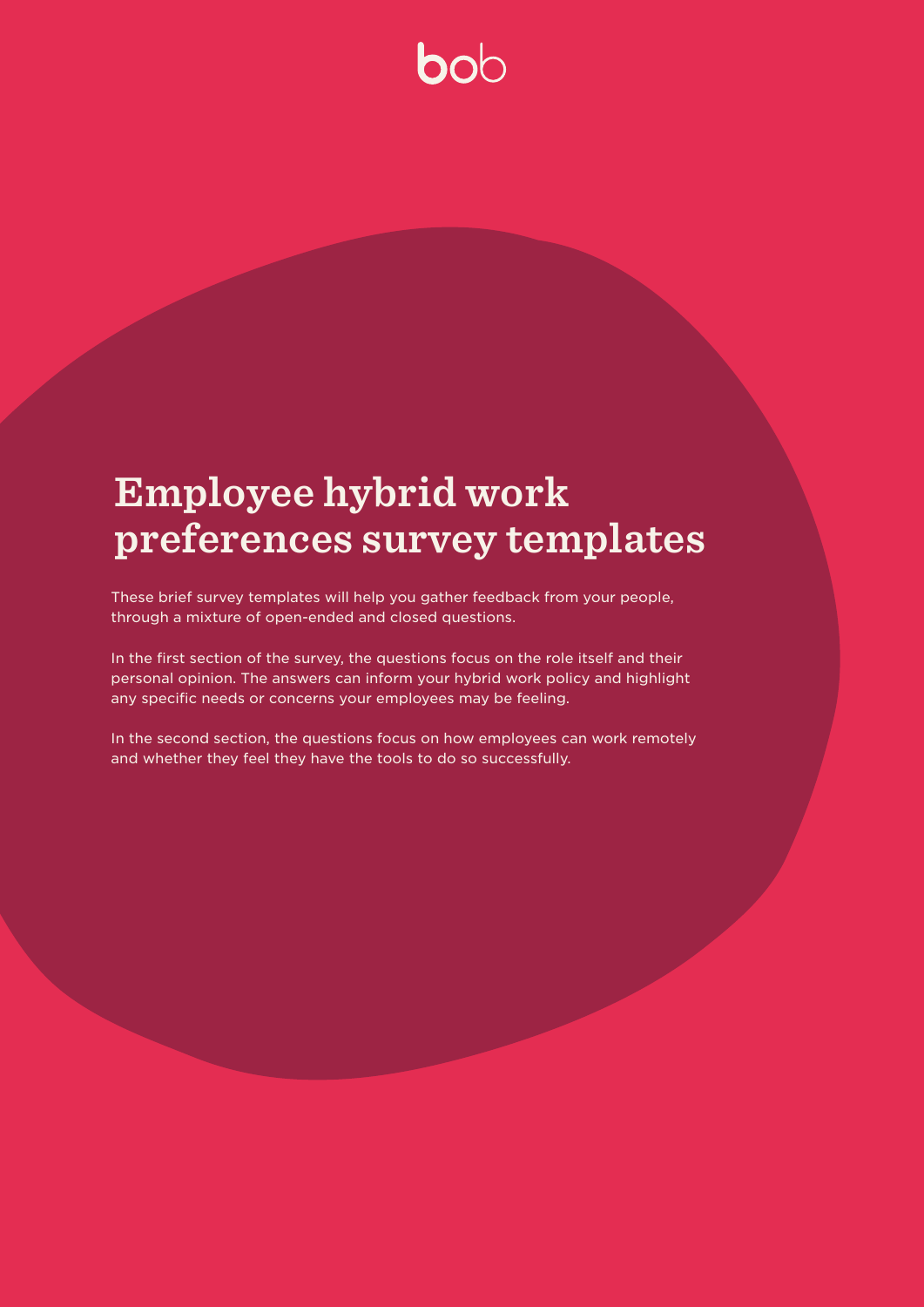### **Part 1:** The suitability of your job for hybrid work

These first questions will help us understand how we might approach hybrid work for your role.

- 1. We'd like to start by asking for your opinion about hybrid work for your role in general. How suitable is your role for remote or hybrid work?
	- a. My job is not at all suitable for remote work.
	- b. Remote work may be possible, but not very efficient for my role.
	- c. Remote work would not change my efficiency.
	- d. Hybrid work would increase my efficiency.
	- e. My job should be done remotely.
- 2. Please tell us about the equipment you use for your role. Are the software and hardware necessary for your job easily portable?
	- a. All my equipment can be easily moved or replaced to work remotely.
	- b. Some of my equipment can be accessed remotely, but office access is required for other tasks.
	- c. Nearly all my work relies on equipment I can only access at the office.
- 3. We'd like to understand how you work with others. What is the purpose of most of your connections to your co-workers?
	- a. We mainly meet or message to transfer information.

 $\mathcal{L}_\text{max}$  , and the contract of the contract of the contract of the contract of the contract of the contract of the contract of the contract of the contract of the contract of the contract of the contract of the contr

- b. We work on shared projects and outcomes.
- c. Meeting others is the purpose of my job.
- 4. Is there anything else you'd like us to consider as we develop our hybrid work policy?

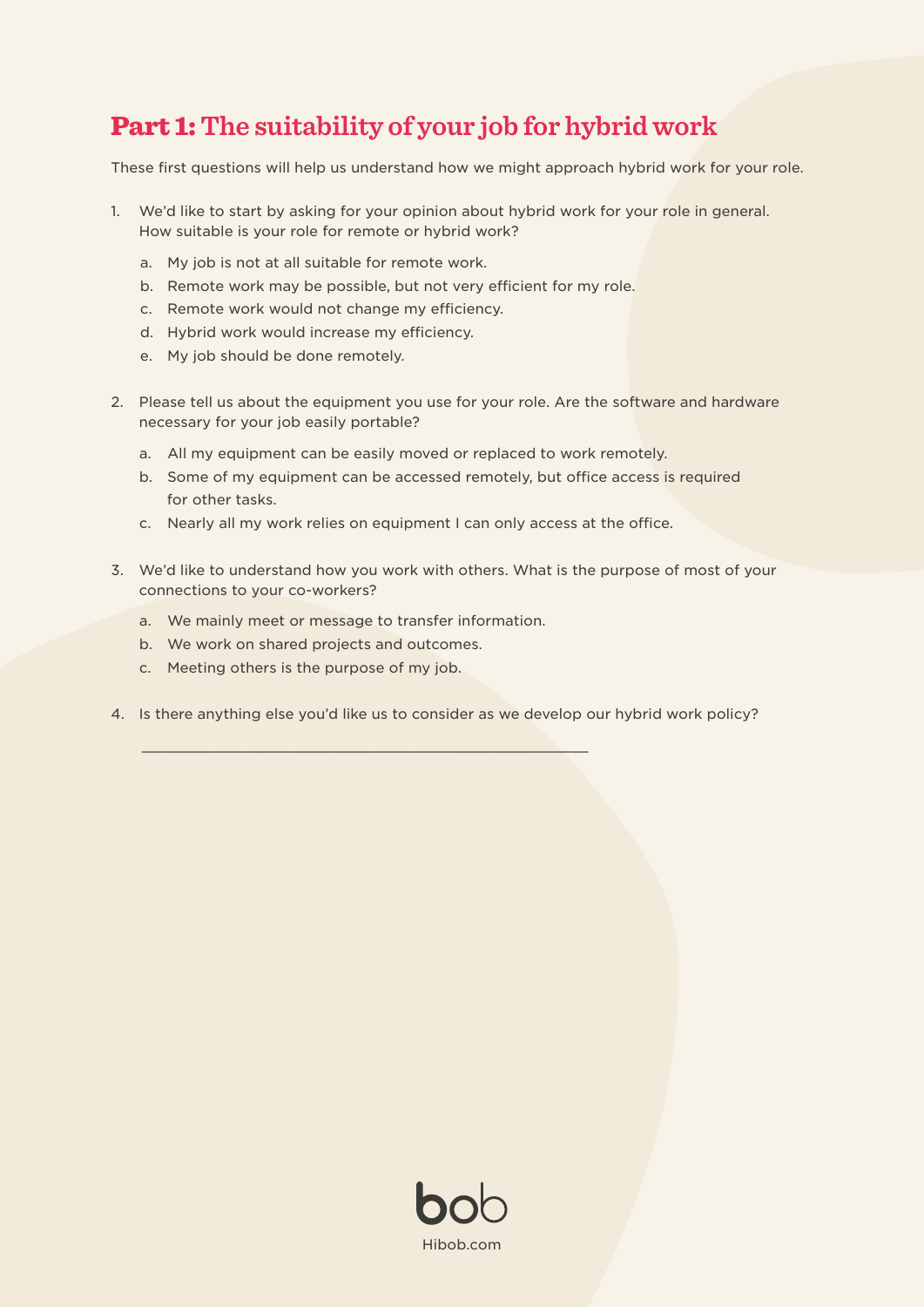### **Part 2:** Supporting you through hybrid work

We want to understand how you feel about hybrid work and how we can continue to help you develop as a person and in your career. Your answers to these questions will help us develop a people-centered hybrid work policy.

- 1. In a general sense, how much are you in favor of remote and hybrid work?
	- a. I hate the idea.
	- b. I'm not sure vet—the devil is in the detail.
	- c. I'm optimistic and looking forward to more clarity.
	- d. I love the idea.
- 2. Which of these hybrid arrangements is most appealing to you?
	- a. WFH at will-you choose your work from home schedule.
	- b. Split week-you or your team are in the office for a specific number of days each week
	- c. Shift work-each team works a shift decided by management.
	- d. Week-by-week-you'll work from home one week and from the office the next.
	- e. No hybrid work whatsoever.
- 3. In a general sense, how much are you in favor of remote and hybrid work?
	- a. I hate the idea.
	- b. I'm not sure yet-the devil is in the detail.
	- c. I'm optimistic and looking forward to more clarity.
	- d. I love the idea.
- 4. Which of these hybrid arrangements is most appealing to you?
	- a. WFH at will-you choose your work from home schedule.
	- b. Split week-you or your team are in the office for a specific number of days each week
	- c. Shift work-each team works a shift decided by management.
	- d. Week-by-week-you'll work from home one week and from the office the next.
	- e. No hybrid work whatsoever.
- 5. Do you have all the digital tools (software, apps, access) you need for your work?
	- a. Yes, I have access to everything I need.
	- b. I have access to the core tools, but additional tools would be helpful.
	- c. I do not have access to the digital tools necessary for my job.
- 6. What additional digital tools would be helpful for you to do your job remotely?
	- \_\_\_\_\_\_\_\_\_\_\_\_\_\_\_\_\_\_\_\_\_\_\_\_\_\_\_\_\_\_\_\_\_\_\_\_\_\_\_\_\_\_\_\_\_\_\_\_\_\_\_\_\_\_\_\_\_\_\_\_\_\_ .a
- 7. Do you have access to all the physical tools (office equipment, machines, supplies) you need for your work?
	- a. Yes, I have access to everything I need.
	- b. I have access to most things, but additional tools would be helpful.
	- c. I do not have access to the physical tools necessary for my job.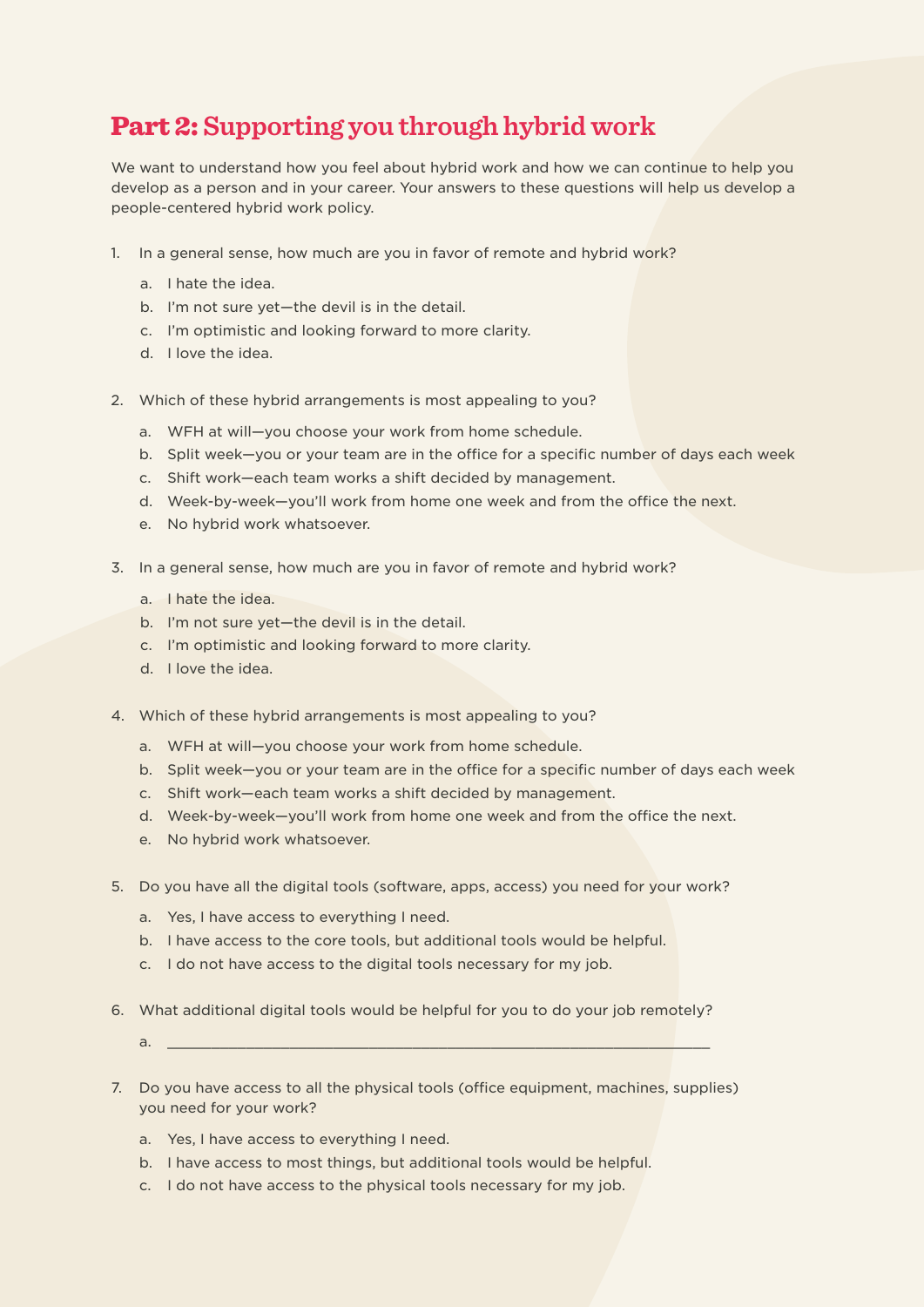- 8. What additional physical tools would be helpful for you to do your job remotely?
	- a. <u>\_\_\_\_\_\_\_</u>
- 9. What can we do to improve your social connections during hybrid work?
	- \_\_\_\_\_\_\_\_\_\_\_\_\_\_\_\_\_\_\_\_\_\_\_\_\_\_\_\_\_\_\_\_\_\_\_\_\_\_\_\_\_\_\_\_\_\_\_\_\_\_\_\_\_\_\_\_\_\_\_\_\_\_ .a
- 10. Please tell us about any specific concerns you have about a shift to a hybrid work policy.
	- \_\_\_\_\_\_\_\_\_\_\_\_\_\_\_\_\_\_\_\_\_\_\_\_\_\_\_\_\_\_\_\_\_\_\_\_\_\_\_\_\_\_\_\_\_\_\_\_\_\_\_\_\_\_\_\_\_\_\_\_\_\_ .a